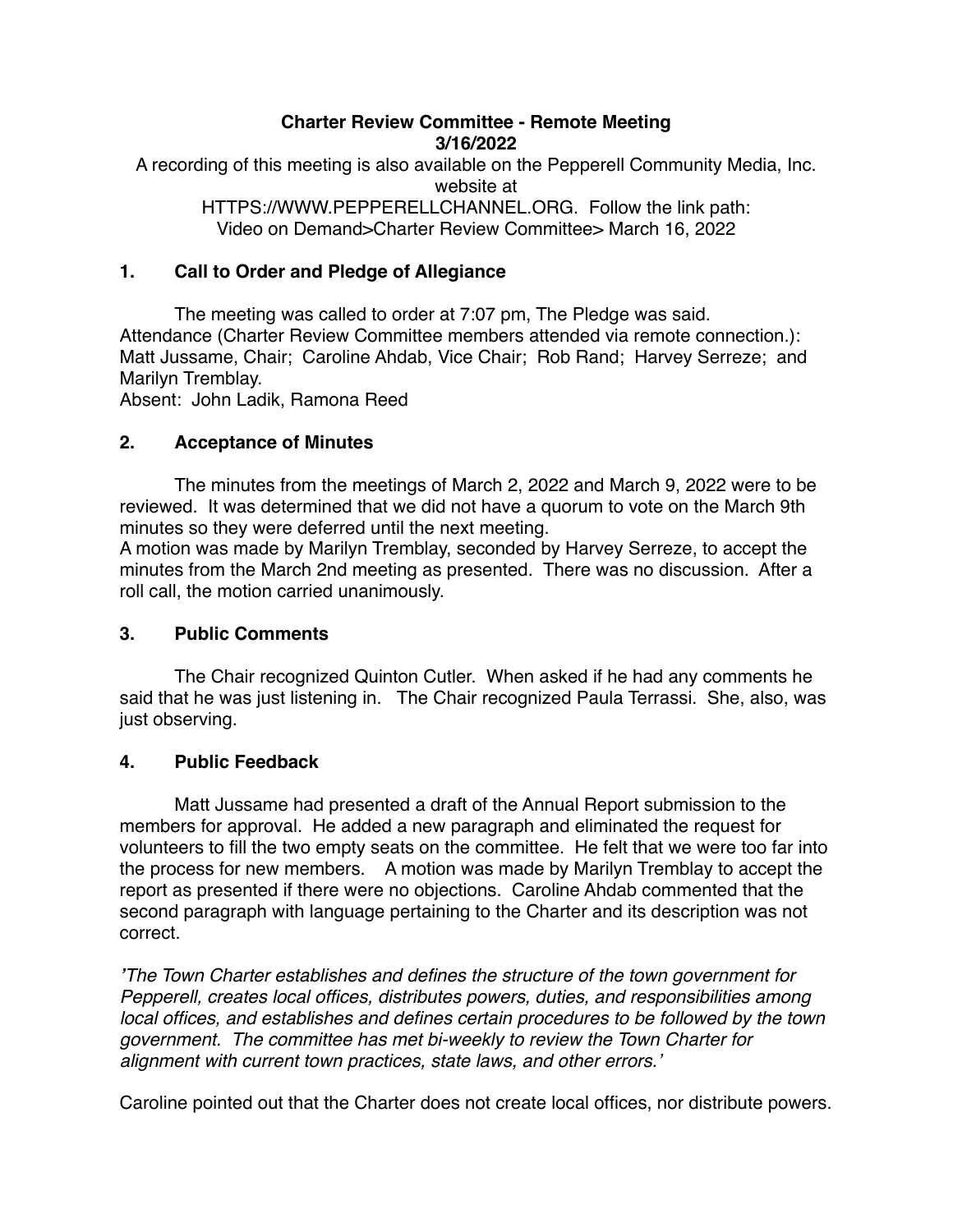The comment was made that this paragraph was not describing what the Charter Review Committee was doing, but was a description of the Charter. Harvey Serreze suggested that maybe this language is in the Massachusetts General Laws pertaining to local town charters. After we finally agreed that this paragraph was a definition of the Charter and not the Charter Review Committee, Marilyn Tremblay retracted her original motion as it was never seconded and it appears that something will be changed. Marilyn Tremblay asked if the original Charter did define the structure of government when some elected positions had changed to appointed positions. Caroline Ahdab said those changes were brought to the town in a by-law. Although we did submit this language last year, the decision was made to take this paragraph out of the Annual Report submission as it really has nothing to do with how the committee is progressing with the Charter Review process. Matt Jussame posed his concern that we need to have a proper definition of the Charter, when we present our review findings to the Town. Caroline Ahdab will follow up and get the actual description of the Charter, what it stands for. The members all agreed that the Annual Report Submission should state only what the Review Committee has done for this past year. A motion was made by Marilyn Tremblay, seconded by Caroline Ahdab, to accept the Annual Report submission changes, removing that paragraph. We also made a small change in the next paragraph to read ' *to address other necessary issues'.* Harvey Serreze commented that he feels we should keep the verbiage about having two empty seats on the committee. Marilyn Tremblay corrected the motion to include that language. Caroline Ahdab seconded the adjustment to the motion. After a roll call, the motion carried unanimously.

An FYI, Caroline Ahdab wanted to let us know that the Town of Uxbridge had their Charter Revision voted down. The town then dissolved the Charter Review Committee. Matt Jussame wanted to know if she had any specific information as to why it got voted down. She did not have any particular specifics. The consensus among the members is that we have done a good job based on the changes that we made. Matt Jussame also commented that although some re-organizing of the town is allowed, we did something better in our Charter, which was to create the process for re-organizing.

Caroline Ahdab mentioned that The Select Board did vote to begin in person meetings, as it changed from the state level. Paula Terrasi stated that the Governor has extended visual meetings to July 15th. We will need to continue to have an online component. Paula Terrasi said we can be completely virtual until July 15th.

No more public feedback.

#### **5. Review Next Steps to Complete the Revised Charter Draft & Share Information**

#### **5.1 Review/Edit Charter Draft**

We left off in Section 4-2u with regards to the Emergency Management Director (EMD) being under the Town Administrator (TA) Roles. The Select Board made recommendations to remove this from the responsibilities of the TA. Matt Jussame posed the question 'do we eliminate this section entirely or do we need to make a home for it somewhere in the charter'? Rob Rand commented that it is an important function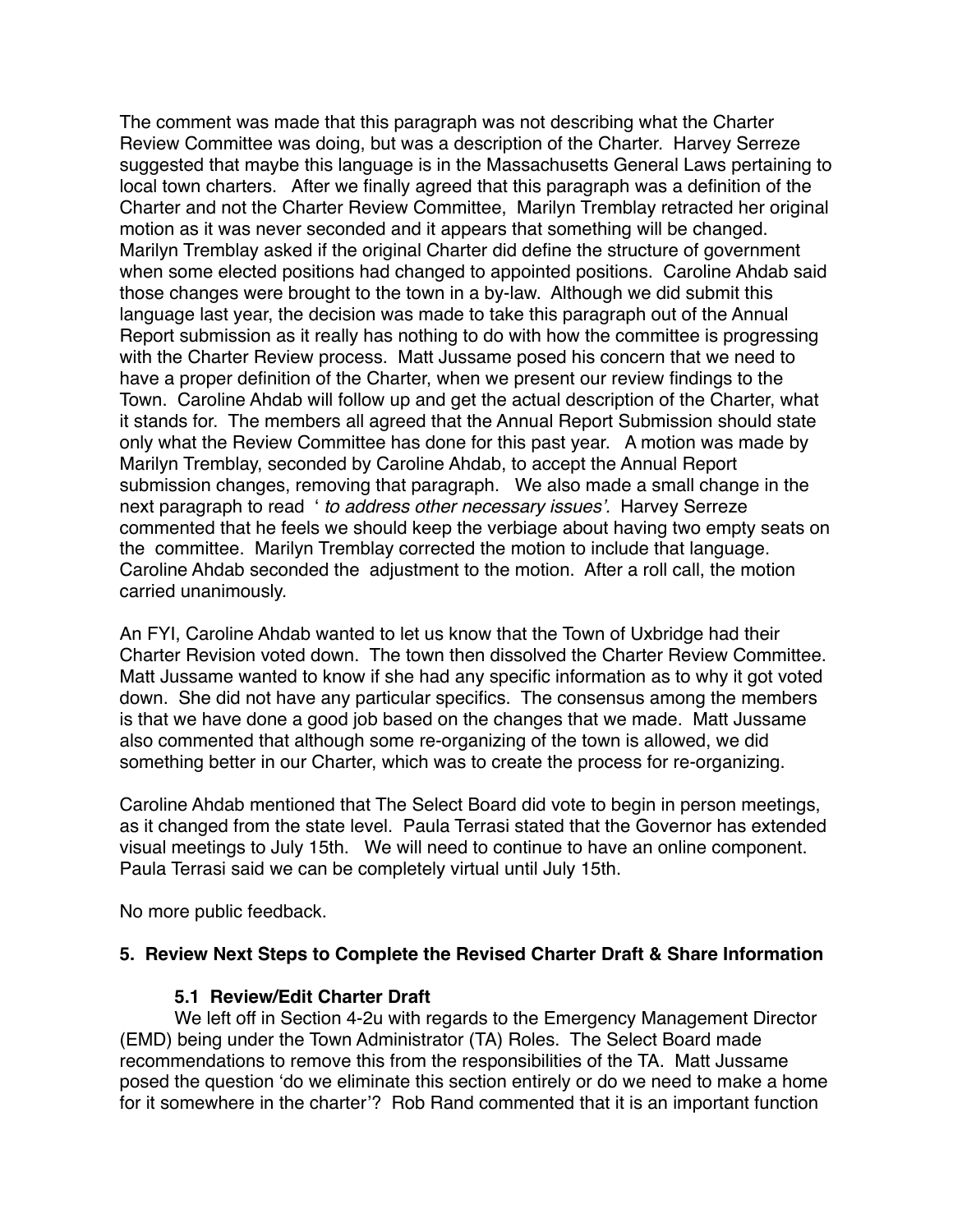and should be captured in the Charter. Pauls Terrasi, speaking for herself, mentioned that the EMD, Dave Querze , meets monthly with a group of emergency personnel. Caroline commented that we do not need this in this section. Marilyn suggested that we rewrite to say '*in conjunction with the EMD'.*

If we can confirm that the rest of that paragraph is in a bylaw then it does not need to be in the Charter.

Paula Terrasi confirmed that there is a section on the towns website for the EMD. Harvey Serreze reiterated that this section is not the right place for the EMD. Matt Jussame feels that it needs a place in the Charter. Caroline Ahdab would go with what the SB recommended for this, which is to remove it from the TA resposibilities. Rob Rand agreed. Marilyn Tremblay stated that a lay person, might like to have a reference point with regards to the Emergency Management Process in town. Caroline Ahdab recommended we reference the MA Civil Defense Act. The line now reads '*Shall ensure that the Select Board is kept fully informed of the Town's emergency preparedness planning per the Massachusetts Civil Defense Act' .* The rest of that paragraph was deleted.

A motion was made by Marilyn Tremblay, seconded by Rob Rand, to accept the current language in Section (4.2 u) as re-written. After a roll call, the motion carried unanimously .

Matt Jussame called for more corrections from the committee members after having proofread the draft document. Harvey Serreze, Section 4.2, change *offices* to *office.* Section 8-1 was eliminated and 8-2 should be 8-1. Matt Jussame said that once the draft document is in Word, those types of things will get cleaned up. Harvey Serreze said that we are not consistent with the word by-law throughout the document. Matt Jussame captured all of the instances of the word 'by-law' and changed it accordingly. Harvey Serreze asked if the glossary was going to be included? Matt Jussame said yes we are going to pull that out when the document gets into Word.

Matt Jussame said that we left off at Section 4-3, he went through and cleaned up some of the comments. Wants to know where we are headed as far as proofreading. Marilyn Tremblay and Harvey Serreze read through the whole thing and did not have any comments**.** Rob Rand and Caroline Ahdab have some issues.Matt Jussame decided to go through the google doc section by section.

We got up to Section 6-5 and Rob Rand made a comment that there was a duplicate sentence in two areas. He could not remember where.

Article 7: Rob Rand and Harvey Serreze both commented that 'State' should be 'Commonwealth'. Caroline Ahdab said that the word 'state' is correct in the 'State Civil Defense Act'. Marilyn Tremblay said that 'state' is correct in 'State Subsidized Housing'. State does need to be in some areas.

Section 7-1: Some places were changed to 'Constitution of the Commonwealth of Massachusetts'.

Section 11: Matt Jussame commented that this was a point of concern for Maureen Bolger back when we were going through the Charter for the first time. There was dissent among some employees about the probationary periods for Department Heads. Matt Jussame commented that we (the CRC) settled on having the language in this paragraph reference whatever the initial term was as stated in the Personnel By-law. He then went on to say that he did not see that language in the draft of the updated